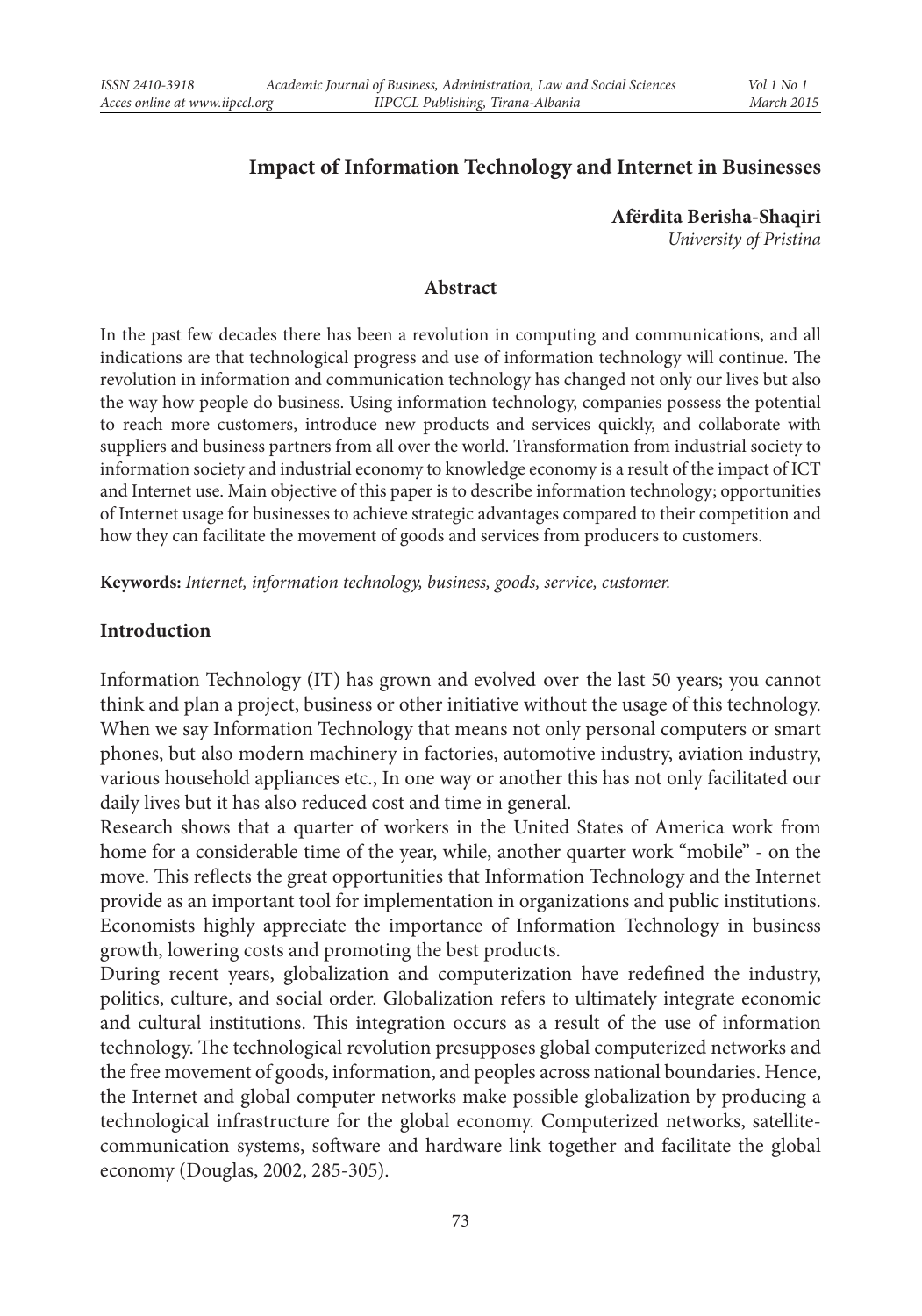### **An overview of internet as a resource**

Using ICT also facilitates the production of goods in a short time with the help of computerized information systems, and services are quick and effective (Miles, 2001, 232). Information and Communication Technology known as ICT technology has become the main tool in business activities in the modern world (Dimovski & Škerlavaj, 2004, 636). Internet is becoming part of everyday life for the whole world. In recent times electronic business has developed in an important business discipline.

"E" as the last letter in Internet usage has assumed great importance not only in the world of information and communication technology but also in businesses. It has become an important component for a large number of areas of research. So we can mention: electronic marketing, electronic commerce, electronic finance, electronic commerce, electronic learning, electronics markets and others. The Internet represents a technological innovation, whose effects range from communication to interaction; however, its potential has not been fully explored and studied (Hoffman, Novak & Peterson, 1997, 123).

Sales have increased in Europe in 2010 compared to 2009 online sales by 19.6% which makes 5.5% of all retail business (Center for Retail Research, 2010 *www.retailresearch. org*).

# Internet Users in the World Distribution by World Regions - 2014 Q2



Source: Internet World Stats - www.internetworldstats.com/stats.htm Basis: 3,035,749,340 Internet users on June 30, 2014 Copyright @ 2014, Miniwatts Marketing Group

#### Graph. 1. Internet users in the World

Source Internet World Stats: www.internetworldstats.com/stats.htm Note: Basis: 3,035,749,340 Internet users on June 30, 2014

Based on the following data about the use of internet in the world in 2014, there are more than 3 billion users of the network, thus constituting a percentage of 42.3% of all mankind  $(2014/Q2)$ .

Information technology today has become a regular feature of the global society. Statistics show the ongoing Internet usage by Continents.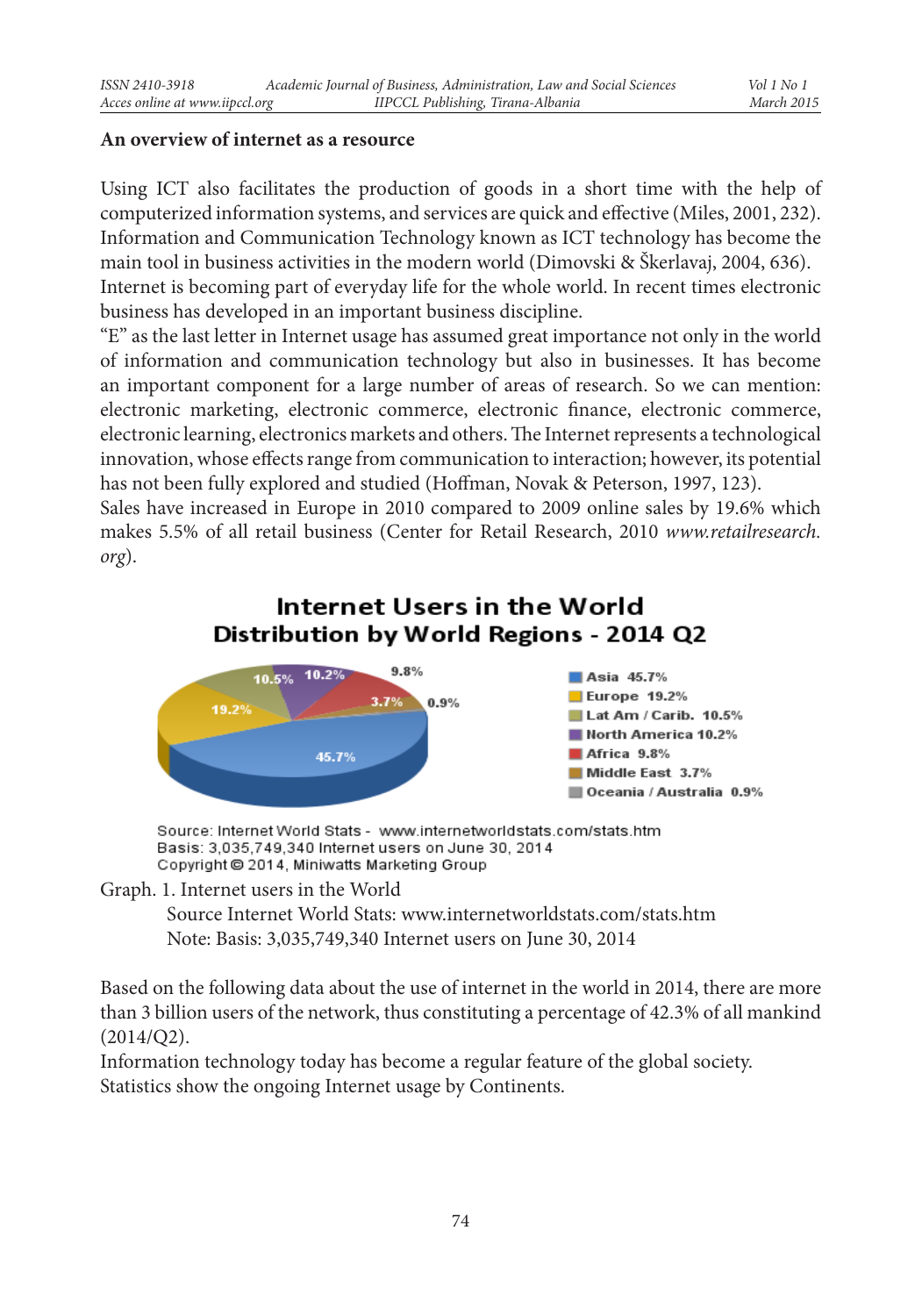| World Regions     | Population (2012) | % of population | % of the continents |
|-------------------|-------------------|-----------------|---------------------|
| Africa            | 1.073.380         | 15.6            | 7.0                 |
| Asia              | 3.922.067         | 27.5            | 44.8                |
| Europe            | 820.918           | 63.2            | 21.5                |
| Near East         | 223.608           | 40.2            | 3.7                 |
| North America     | 348.280           | 78.6            | 11.4                |
| Latin America     | 593.689           | 42.9            | 10.6                |
| Oceania/Australia | 35.904            | 67.6            | 1.0                 |
| Total world       | 7.017.847         | 34.3            | 100.0               |

| Tab. 1. Use of Internet in the world and population statistics June, 2012 |  |
|---------------------------------------------------------------------------|--|
|---------------------------------------------------------------------------|--|

Globalization and informatization reduce the national concept on the one hand and on the other hand, allow efficient flow of information. Information technology and computer networks also allow the global economic-, cultural- and political connection. These two forces greatly affect the economic and cultural integrity. Technological innovations, particularly in the field of information and communication, have played and still do play a central role without doubt. Internet represents a symbol for the phenomenon of globalization in many aspects. The globalization of the financial markets, the lighteningquick transfer of unimaginable sums of money around the globe would be impossible without this technology, just like the organization of transnational production would be and much more. The enormous increase in trade as a further central element of commercial globalization results not only because transport costs have sunk rapidly, and goods can be transported more quickly, but especially because products such as software or databases can be sent from one corner of the world to the other over data lines in seconds.

#### **Electronic business**

E-business (electronic business) consists of the conduct of business processes on the Internet. These electronic business processes include buying and selling products, supplies and services; servicing customers; processing payments; managing production control; collaborating with business partners; sharing information; running automated employee services; recruiting; and more. E-business can comprise a range of functions and services, ranging from the development of intranets and extranets to e-service, the provision of services and tasks over the Internet by application service providers. Today, as major corporations continuously rethink their businesses in terms of the Internet, specifically its availability, wide reach and ever-changing capabilities, they are conducting e-business to buy parts and supplies from other companies, collaborate on sales promotions, and conduct joint research.<sup>1</sup>

Information technology is one of the relevant factors which nowadays is helping businesses to penetrate in new markets for being innovative and producing new products and services. Therefore, we can come to the conclusion that the role of information technology in the

<sup>1</sup>http://searchcio.techtarget.com/definition/e-business (January 7, 2015).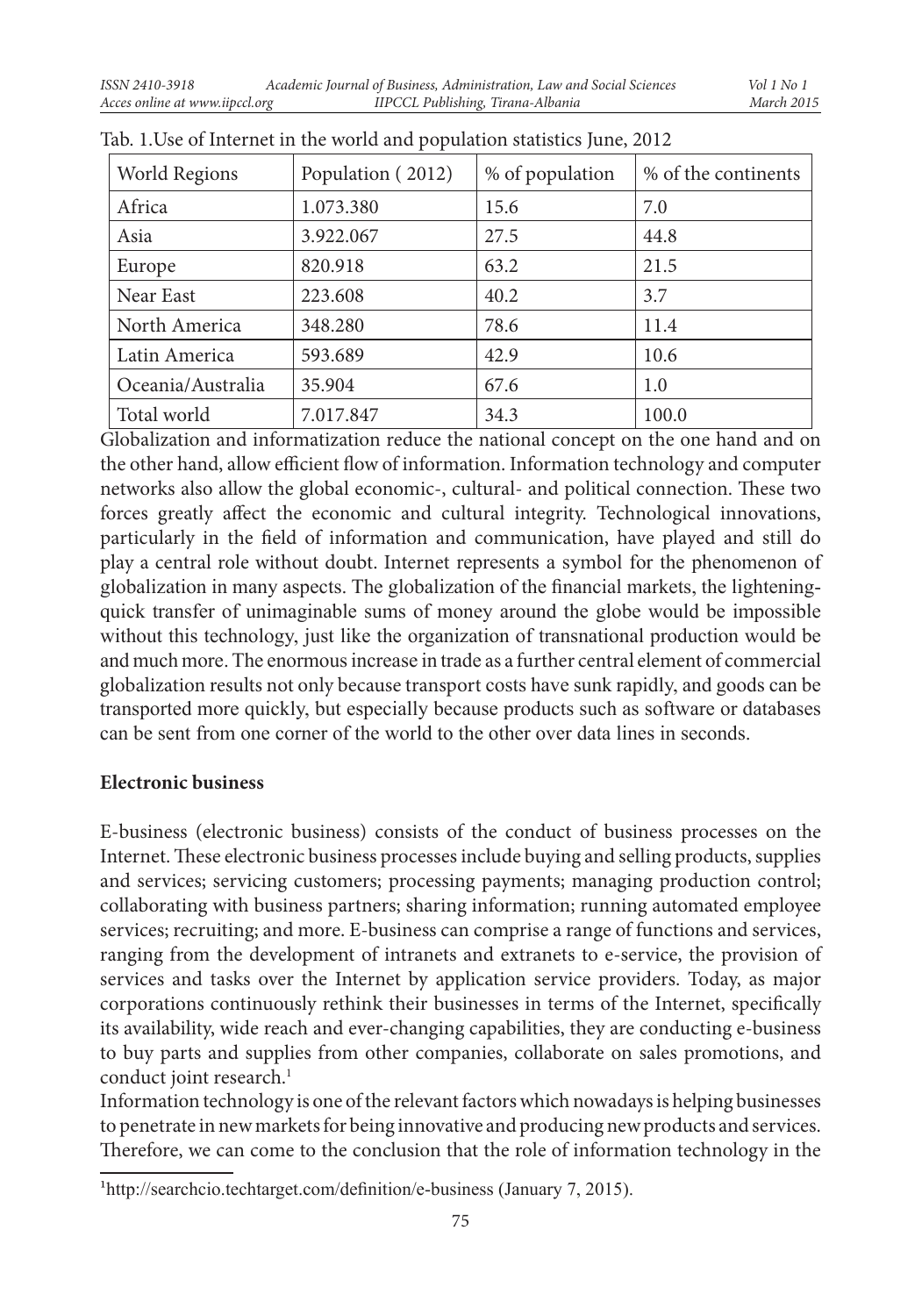manufacture of new products and services is enormous. If an enterprise does adequately identify the information technology for its competitive business market by providing appropriate software, it will be able to perform the organization and accumulation of data and information necessary to develop new products and services.

Electronic business via electronic mail, voice mail with videoconferencing, data conference, teleconferencing and electronic exchange of data enable the internet which gave a new boom in sharply changing market, economy, society and politics by changing products, services, consumer behavior, etc. At the same time, the rules of European and national competition will be implemented to ensure small businesses to have all opportunities to enter new markets and compete on fair terms (European Commission, 2000, 23). Key elements of the surroundings include:

- Global Infrastructure
- Links to suppliers
- Links with buyers / clients
- Links with intermediary

So, being connected to the internet, companies have the opportunity to research faster, build websites that promote their products, monitor consumer behavior and develop video conferencing. It is worth to mention one of the most revolutionary developments in advanced communication technologies, such as voice over internet protocol (VoIP), which includes all types of voice communication transmitted through the internet, between computers or in hybrid form between PC and regular phone. Advanced computer technology is sophisticated, though it is often very expensive and takes more time to be implemented by an enterprise. Well business processes are transformed from physical reality to digital reality based on Bit (Berisha-Namani, 2010, 53).

## **Information technology and internet access by SMEs in Kosova**

Information Technology is used as a strategic tool for companies to enhance their competitive advantages at a time when uncertainty is increasing (King, Grove & Hufnagel, 1989, 87-93). The idea that information technology can contribute to the optimization of enterprise resources, strengthen, enable and enhance business performance, is accepted and supported by many empirical studies (Sethi & King, 1601-1627; Chan, Huff & Barclay, 125-150; Croteau & Bergeron, 77-99).

The level of the use of technology varies according to the country. The current situation in the level of information technology usage in Kosovo is shown below by BSCK's research results.

According to 2010 BSCK survey 59.42% of firms declared they have computers. According to BSCK Survey in 2011, the usage of computers by firms has increased by approximately 7% (66.26% in 2011), while in 2012 the usage of computers by firms has decreased by 8% (58.23% in 2012). In today's economy knowledge, the use of information technology by firms increases their competitive advantage. Moreover, not only the intensity of the use of IT, but also the quality of the use of IT is an important factor for SME development.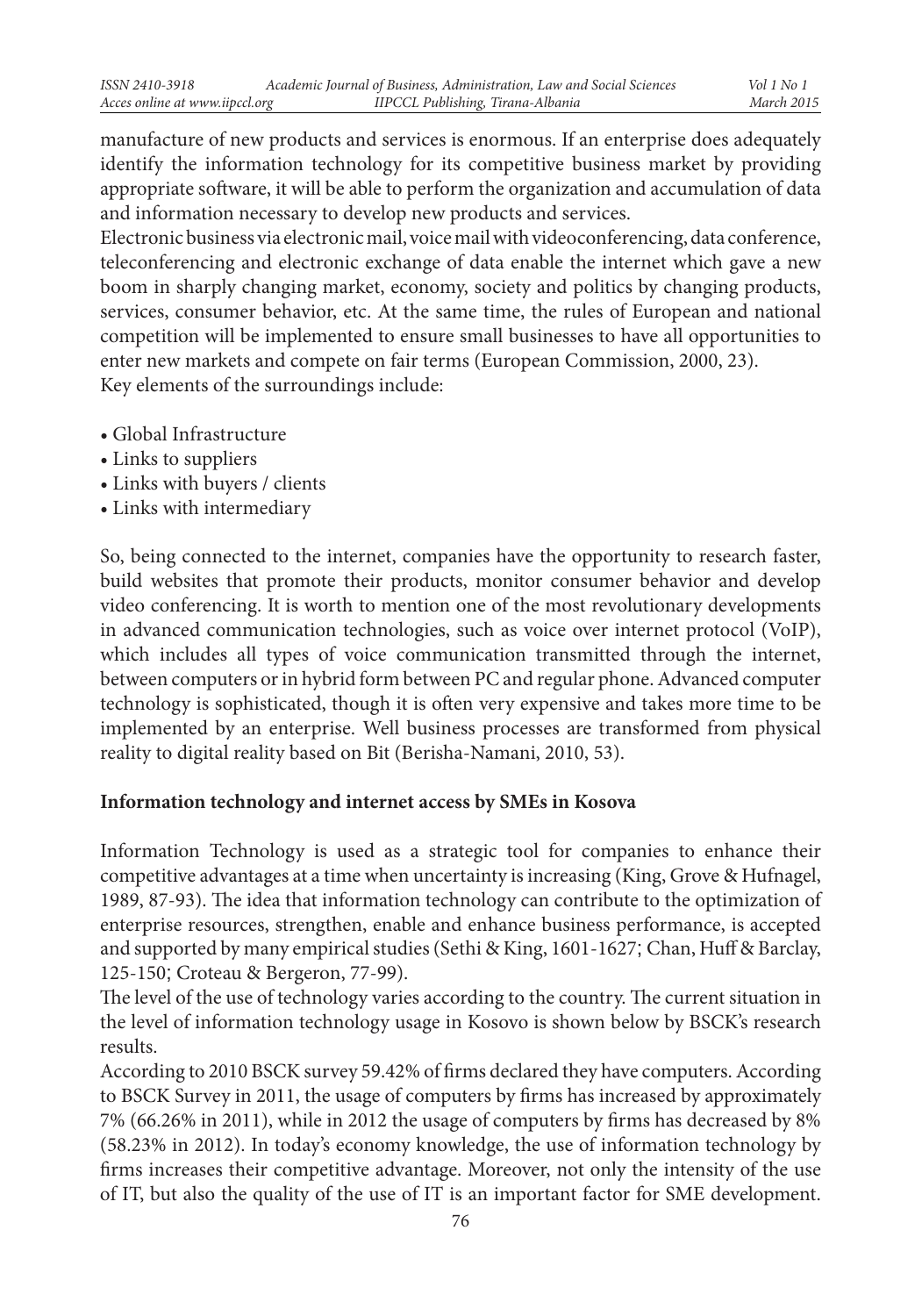According to the BSCK survey, SMEs have around 6.5% computers per enterprise. Only 40% of companies that do not have computers are planning to buy a computer in the future.

The development of information technology at a rapid pace and its use in enterprises in Kosovo is constantly changing the quality of services. Kosovo SMEs use computers for financial records, text processor and market research. The use of computers for production management and quality control remains low, but it is worth mentioning that there is a positive trend.

| 2010                                    |      | 2011                                    |      | 2012                                     |      |
|-----------------------------------------|------|-----------------------------------------|------|------------------------------------------|------|
| Computer usage<br>2010                  | $\%$ | Computer usage<br>2011                  | $\%$ | Computer usage<br>2012                   | $\%$ |
| Financial record<br>keeping             | 37.7 | Financial record<br>keeping             | 30.0 | Financial record<br>keeping              | 53.9 |
| Planning                                | 16.7 | Planning                                | 11.3 | Planning                                 | 13.9 |
| Word processing                         | 11.7 | Word processing                         | 9.8  | Word<br>processing                       | 7.8  |
| Market research                         | 15.3 | Market research                         | 11.9 | Market research                          | 8.3  |
| Production/<br>operations<br>management | 8.0  | Production/<br>operations<br>management | 7.1  | Production/<br>op-erations<br>management | 7.8  |
| Quality control                         | 6.8  | Quality control                         | 5.8  | Quality control                          | 5.6  |
| Other                                   | 3.8  | Other                                   | 2.6  | Other                                    | 2.6  |

#### Tab.2 Purpose of computer usage

Source: BSCK SME Survey 2010, 2011 and 2012

According to the latest research on the development of SMEs conducted in Kosovo in 2012, Kosovo SMEs mainly use Internet for 18.1% of market research, communication (e-mail) has increased to 61.2% compared to 2008 and decreased to 10.1% in promotional activities.

In 2011, 23% use internet for market research, 14.4 % for promotion and advertising activities, 11.5% for selling goods and services. As seen in table below the rate of percentages for these factors has decreased among 2010 and 2011. In 2011, the use of internet for e-mail communication has doubled, which is currently the key-factor for using the internet. Furthermore, in 2011 the survey encompassed the E-Banking factor as a reason for internet usage, and the results assert that 12.4% of companies use internet particularly for E-banking. The remaining 3.1% of the companies use internet for other purposes. As seen in the table below the rate of percentages for most factors has decreased among 2011 and 2012. In 2012, the use of internet for e-mail communication has increased tremendously, which is currently the key factor for using the internet. This is a fact which shows that the best electronic commerce has begun to evolve in Kosovo. Internet services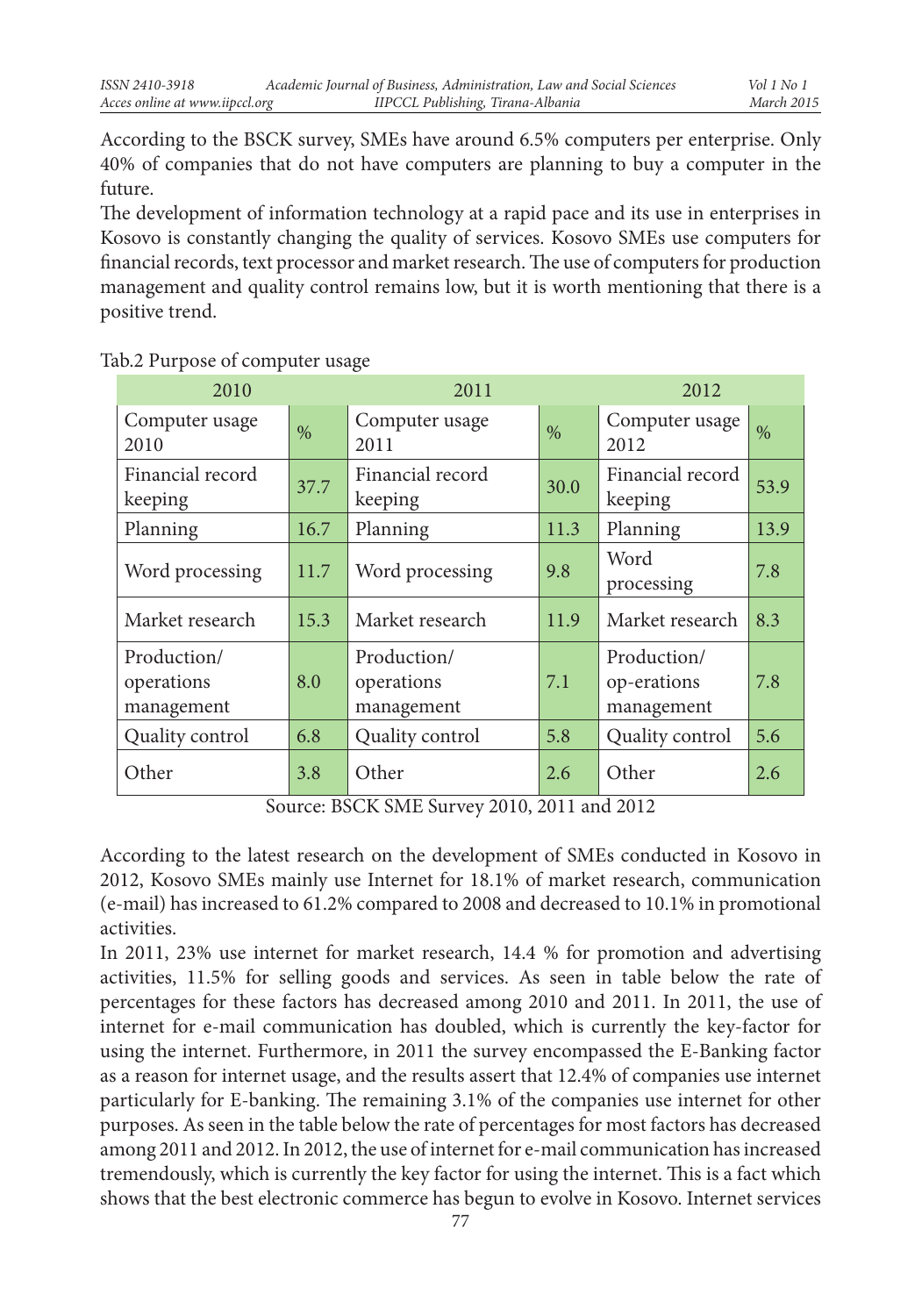for SMEs are of great interest because of the increasing cooperation provided to businesses in finding buyers, suppliers and placing of products on-line and distance (BSCK SME Survey: 2010, 2011 and 2012).

|                                        | 2008 | 2010 | 2011                                |      | 2012                                   |      |
|----------------------------------------|------|------|-------------------------------------|------|----------------------------------------|------|
| Internet usage<br>in                   | $\%$ | $\%$ | Internet usage in<br>2011           | $\%$ | Internet usage in<br>2012              | $\%$ |
| Market research                        | 33.7 | 46.8 | Market research                     | 23.0 | Market research                        | 18.1 |
| Promotion and<br>advertising           | 12.2 | 15.4 | Promotion and<br>advertising        | 14.4 | Promotion and<br>advertising           | 10.1 |
| Selling products                       | 11.6 | 13.9 | Selling products                    | 11.5 | Selling products                       | 4.6  |
| E-mail<br>communication                | 36.4 | 18.1 | E-mail<br>communication             | 35.6 | E-mail<br>communication                | 61.2 |
| Other specific<br>business<br>purposes | 6.2  | 5.7  | Other specific<br>business purposes | 3.1  | Other specific<br>business<br>purposes | 5.9  |

Tab. 3. Shows the use of Internet by SMEs in Kosovo

*Source:1. Riinvest Institute Research on the development of SMEs in Kosovo (2008) Business Support Center Research on the development of SMEs in Kosovo (2010, 2011, 2012)*

The results of using this technology are seen in the rapid implementation of products and services as well as in the great speed to meet customer requirements. We can say that as a result of the use of new technology, a new economic structure is developing, building an intelligence network<sup>2</sup> that has become a new reality. These trends in global proportions have greatly influenced the Kosovo SMEs development in extending their productivity due to increased use of this technology.

# **Conclusions**

Information Technology and the Internet are not only important features for the facilitation of communication between people but, they are a way that creates new business models, by changing the development of business and transforming them in a positive manner. The Internet can be considered as a strategic resource where companies can promote their work and services as well as to expand into new markets. Companies that utilize this new technology can be more efficient in conducting business activities and create competitive advantage. Electronic business has changed the economy, society and politics. This is the main reason why enterprises which are in tighter competition today are orientated towards the market fulfilling the requirements of the buyers.

<sup>2</sup>The most popular forms of electronic business are: electronic market, electronic marketing, electronic banking transactions, e-procurement, e-government, etc.